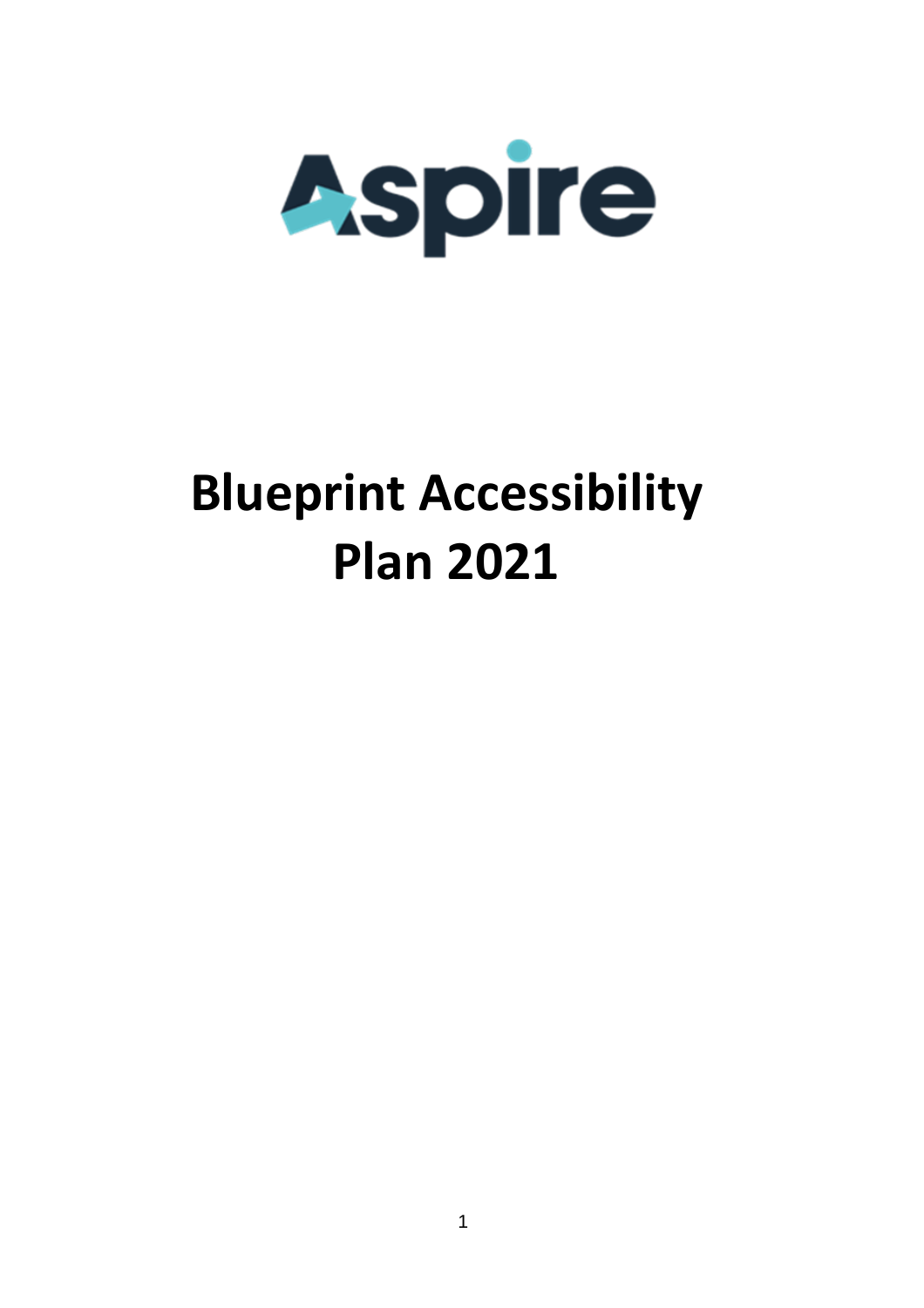## **Introduction**

At Blueprint our priority is to ensure that our students, staff and visitors feel valued, cared for, listened to and encouraged to challenge themselves to be the best they can be. It is our aim to reduce and eliminate barriers to the curriculum, fuller aspects of school life and the school environment for students and prospective students, staff, parents and visitors with a disability.

Disability is defined by the Equality Act 2010: 'A person has a disability if he or she has a physical or mental impairment that has a substantial and long term adverse effect on his or her ability to carry out normal day to day activities.' Schools need to carry out accessibility planning for disabled pupils. They have the same duties that previously existed under the Disability Discrimination Act and which have been replicated in the Equality Act 2010:

- to promote equality of opportunity for disabled people: pupils, staff, parents, carers and other people who use the school or may wish to;
- to eliminate unlawful discrimination
- to eliminate disability-related harassment
- to promote positive attitudes towards disabled people
- to encourage disabled people's participation in public life
- to take steps to take into account people's disabilities, even where that involves more favourable treatment
- to prepare and publish a Disability Equality Scheme to show how they will meet these duties

Compliance with the above-mentioned legislation is consistent with the school's Aims, Equality Policy and the operation of the school's Special Educational Needs (SEND) Policy. We recognise that it is unlawful to discriminate against a disabled student by excluding him or her from the school for a reason related to the student's impairment.

When recruiting staff, disabled people will not be discriminated against.

We recognise and value parents' and carers' knowledge of their child's disability and seek partnership and consultation.

We provide all students with a broad and balanced curriculum, differentiated and adjusted to meet the needs of individual pupils. Our curriculum endorses the key principles in the National Curriculum, underpinning the development of a more inclusive curriculum:

- setting suitable learning challenges;
- responding to students' diverse learning needs;
- overcoming potential barriers to learning and assessment for individuals and groups of students;
- by ensuring that all staff are aware of the procedures for identifying and monitoring teaching and supporting students and adults with disabilities.

## **Accessibility Policy/Plan**

An Accessibility Plan forms part of the Disability Equality Scheme and sets out the proposals of the Trustees at Blueprint to improve access to education for disabled pupils in three areas set out in the Equality Act 2010: